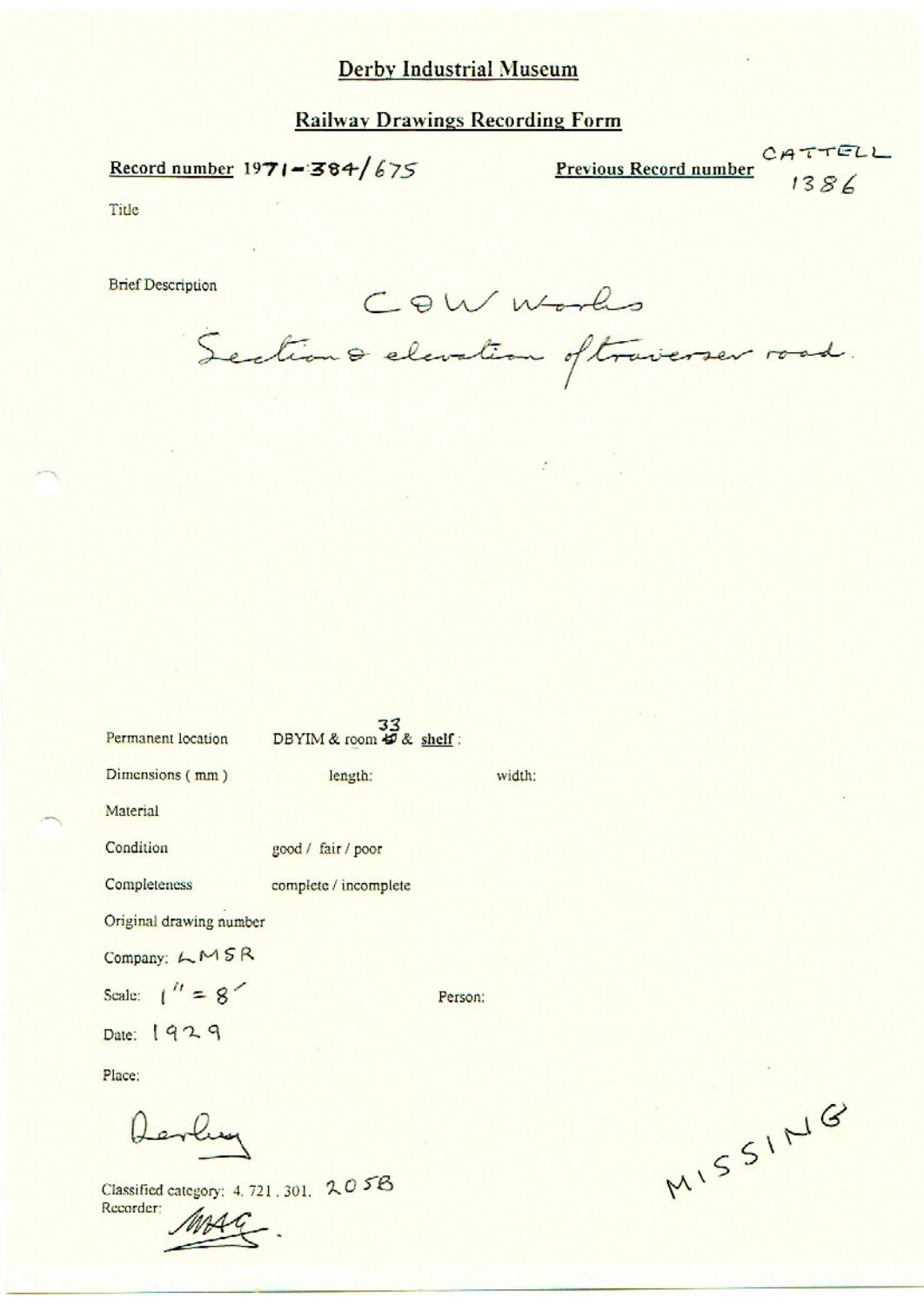## **Railway Drawings Recording Form**

Record number 2005-496/17  $DERB \gamma$ Title

**Previous Record number** 

AND DISTRICT

**Brief Description** 

|                                    | 77                                           |                |
|------------------------------------|----------------------------------------------|----------------|
| Permanent location                 | DBYIM & toom $\equiv x \text{ shell}$ : 12.3 |                |
| Dimensions (mm)                    | length: $840$                                | width: $4-2.5$ |
| Material                           | ffer                                         |                |
| Condition                          | good fair / pour                             |                |
| Completeness                       | complete / incomplete                        |                |
| Original drawing number $245/31/6$ |                                              |                |
| Company: LMSR                      |                                              |                |
| Scale:  ″⊋⊆ 440 F∈ுट⊤              |                                              | Person:        |
| Dale: Out 7, 1931                  |                                              |                |
| Place:                             |                                              | r.             |
| DERBY                              |                                              |                |

Classified category: 4.721, 301, 60, 68A, 68B, 205A, 205B<br>Recorder:  $10/3/2006$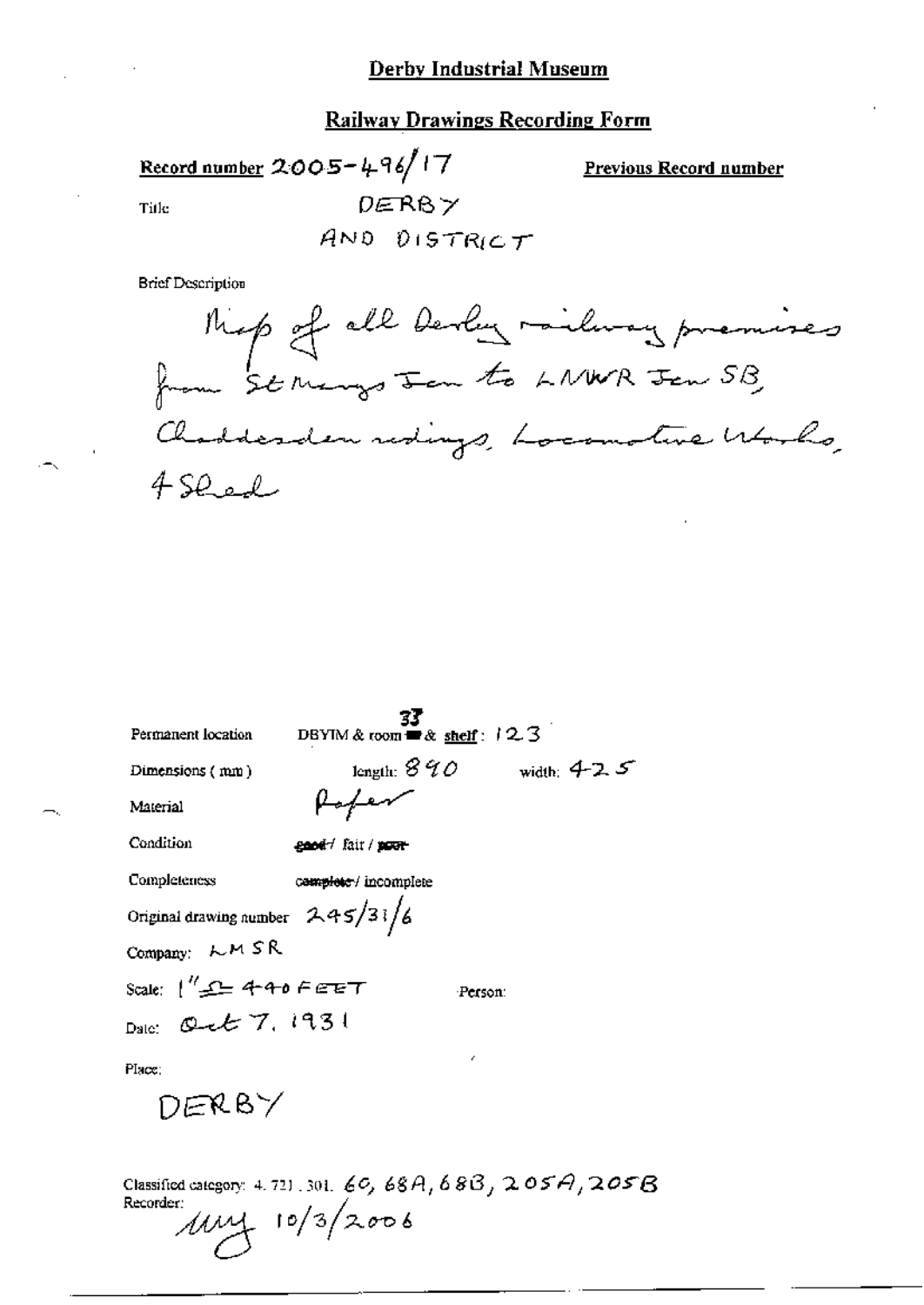#### **Railway Drawings Recording Form**

Record number  $1970 - 225/5$ 

Previous Record number

Title

LONDON MIDLAND  $s$  corrist RAILWAY CARRIAGE & WAGON WORKS

**Brief Description** 

Loyart of works with huilding

| Permanent location                      | DBYIM & room 49 & shelf: 142    |         |  |              |  |  |
|-----------------------------------------|---------------------------------|---------|--|--------------|--|--|
| Dimensions (mm)                         | length: $(2)0$                  |         |  | width: $890$ |  |  |
| Material                                | Tracing linen                   |         |  |              |  |  |
| Condition                               | good / fair <del>/ poor -</del> |         |  |              |  |  |
| Completeness                            | complete / incomplete _         |         |  |              |  |  |
| Original drawing number $SP$ 238S 1 37  |                                 |         |  |              |  |  |
| Company: $LMSR$                         |                                 |         |  |              |  |  |
| Scale: $\int_{0}^{H} f(x) d\theta$ FEET |                                 | Person: |  |              |  |  |

Date:

Place:

Devly Correspe & Wagon Work

Classified category, 4, 721, 301,  $\leftarrow$   $\leftarrow$   $\leftarrow$   $\leftarrow$   $\leftarrow$   $\leftarrow$   $\leftarrow$   $\leftarrow$   $\leftarrow$   $\leftarrow$   $\leftarrow$   $\leftarrow$   $\leftarrow$   $\leftarrow$   $\leftarrow$   $\leftarrow$   $\leftarrow$   $\leftarrow$   $\leftarrow$   $\leftarrow$   $\leftarrow$   $\leftarrow$   $\leftarrow$   $\leftarrow$   $\leftarrow$   $\leftarrow$   $\leftarrow$   $\leftarrow$   $\leftarrow$   $\leftarrow$   $\leftarrow$  Recorder:  $\mu$ ung 15/7/2005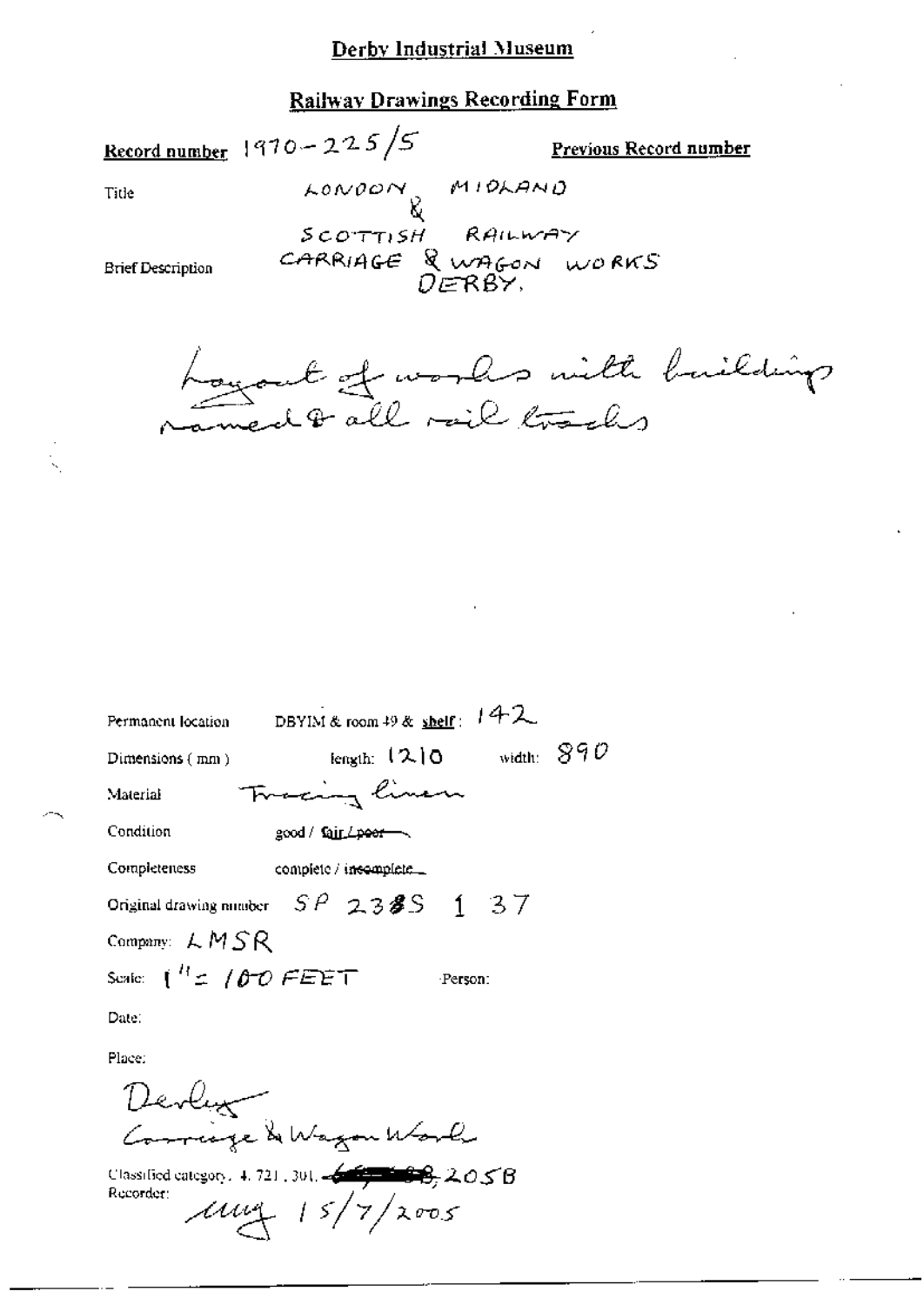#### **Railway Drawings Recording Form**

Record number 1997-5/533.2

Previous Record number  $r_1R_1r_2 \frac{1}{3} \frac{1}{2} \frac{1}{5} \frac{1}{7}$ 

Title

**Brief Description** 

Plan of port of bandon Road rhowing houses adjacent to Carriage Works land. Remail note refers "Welester's property" Area for new stables.

Permanent location

DBYIM & room  $49$  & shelf:  $8\bar{3}$ 

Dimensions (mm)

length:  $660$  width:  $470$ 

Material

Paperonfolice

Condition

good / fair+poor

Completeness complete / incomplete

 $\mathbb{R}^2$ Original drawing number  $\mathcal{I}$  102

Company: MR

Scale:  $1^{lt}$  = 100 Feber  $T$ 

Person:

1883 Date:

Place:

Devlaz

Classified category: 4.721.301  $\frac{1}{100}$   $\frac{1}{205}$  2.05B<br>Recorder:  $\frac{1}{100}$   $(9/6)/998$